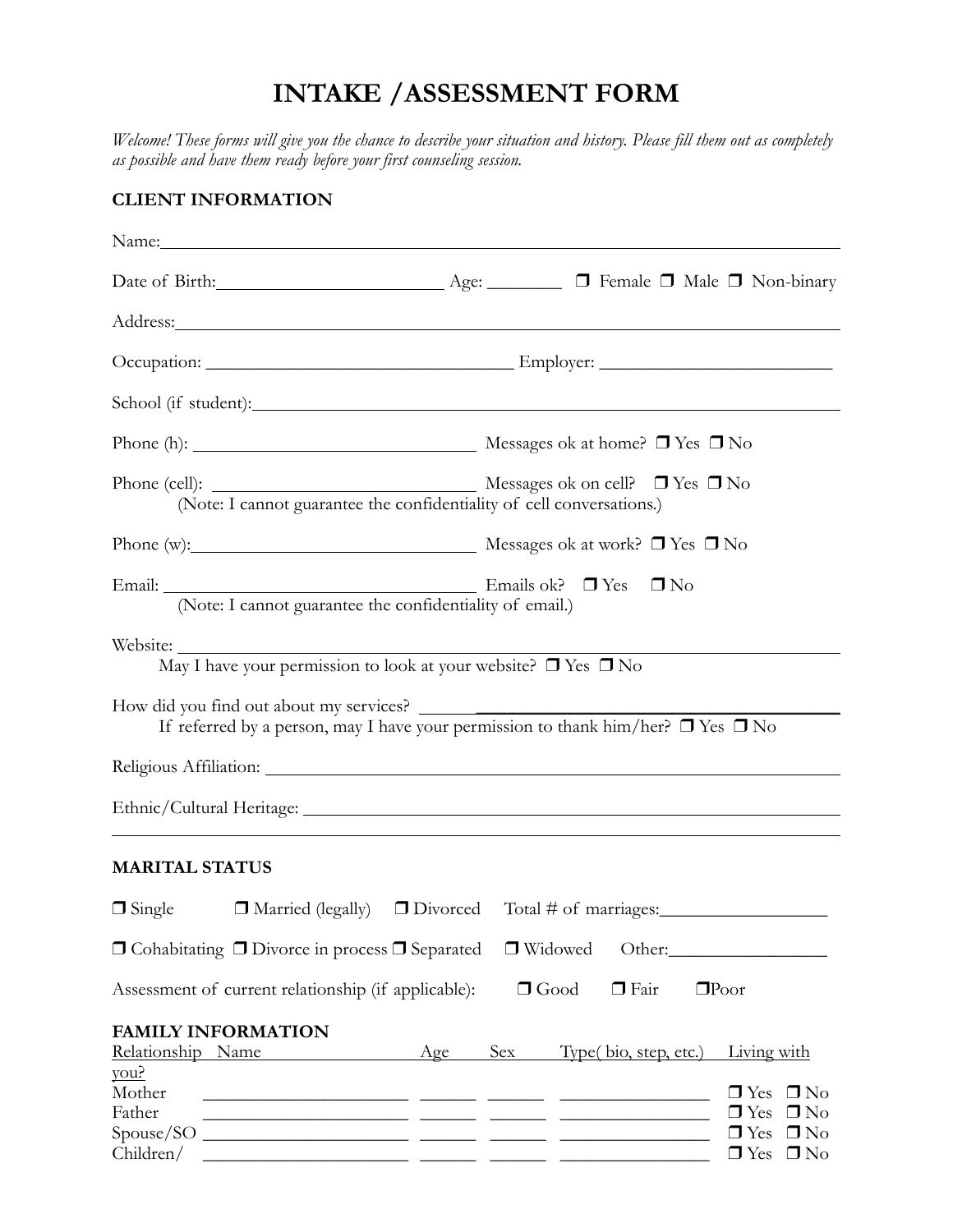| Siblings                                                                                                                                                                                                                                            | $\Box$ Yes $\Box$ No<br>المستحقق المستحقق والمستنب والمستنب والمستحقق المستحقق المستنب<br>$\frac{\ }{\ }$ $\frac{\ }{\ }$ $\frac{\ }{\ }$ $\frac{\ }{\ }$ $\frac{\ }{\ }$ $\frac{\ }{\ }$ $\frac{\ }{\ }$ $\frac{\ }{\ }$ $\frac{\ }{\ }$ $\frac{\ }{\ }$ $\frac{\ }{\ }$ $\frac{\ }{\ }$ $\frac{\ }{\ }$ $\frac{\ }{\ }$ $\frac{\ }{\ }$ $\frac{\ }{\ }$ $\frac{\ }{\ }$ $\frac{\ }{\ }$ $\frac{\ }{\ }$ $\frac{\ }{\ }$ $\frac{\ }{\ }$ $\frac{\ }{\ }$ $\frac{\ }{\ }$ $\frac{\ }{\ }$ $\frac{\ }$<br>$\frac{1}{\sqrt{1-\frac{1}{1-\frac{1}{1-\frac{1}{1-\frac{1}{1-\frac{1}{1-\frac{1}{1-\frac{1}{1-\frac{1}{1-\frac{1}{1-\frac{1}{1-\frac{1}{1-\frac{1}{1-\frac{1}{1-\frac{1}{1-\frac{1}{1-\frac{1}{1-\frac{1}{1-\frac{1}{1-\frac{1}{1-\frac{1}{1-\frac{1}{1-\frac{1}{1-\frac{1}{1-\frac{1}{1-\frac{1}{1-\frac{1}{1-\frac{1}{1-\frac{1}{1-\frac{1}{1-\frac{1}{1-\frac{1}{1-\frac{1}{1-\frac{1}{1-\frac{1}{1-\frac{1}{1-\$ |
|-----------------------------------------------------------------------------------------------------------------------------------------------------------------------------------------------------------------------------------------------------|--------------------------------------------------------------------------------------------------------------------------------------------------------------------------------------------------------------------------------------------------------------------------------------------------------------------------------------------------------------------------------------------------------------------------------------------------------------------------------------------------------------------------------------------------------------------------------------------------------------------------------------------------------------------------------------------------------------------------------------------------------------------------------------------------------------------------------------------------------------------------------------------------------------------------------|
| (Continue on back or extra page if needed)                                                                                                                                                                                                          |                                                                                                                                                                                                                                                                                                                                                                                                                                                                                                                                                                                                                                                                                                                                                                                                                                                                                                                                |
| <b>EDUCATION</b>                                                                                                                                                                                                                                    |                                                                                                                                                                                                                                                                                                                                                                                                                                                                                                                                                                                                                                                                                                                                                                                                                                                                                                                                |
| High School grad/GED                                                                                                                                                                                                                                | College<br>Graduate School                                                                                                                                                                                                                                                                                                                                                                                                                                                                                                                                                                                                                                                                                                                                                                                                                                                                                                     |
| Vocational: Cher Graduate School Cher training:                                                                                                                                                                                                     |                                                                                                                                                                                                                                                                                                                                                                                                                                                                                                                                                                                                                                                                                                                                                                                                                                                                                                                                |
| <b>MILITARY</b><br>Military experience? $\Box$ Yes $\Box$ No                                                                                                                                                                                        | Combat experience? $\Box$ Yes $\Box$ No                                                                                                                                                                                                                                                                                                                                                                                                                                                                                                                                                                                                                                                                                                                                                                                                                                                                                        |
| PERSONAL STRENGTHS<br>the control of the control of the control of the control of the control of the control of the control of the control of the control of the control of the control of the control of the control of the control of the control | What do you do well and what activities do you enjoy? ___________________________                                                                                                                                                                                                                                                                                                                                                                                                                                                                                                                                                                                                                                                                                                                                                                                                                                              |
| Who are some of the influential and supportive people, activities (e.g. walking) or beliefs (e.g.                                                                                                                                                   | What personal qualities would others say you have? ______________________________                                                                                                                                                                                                                                                                                                                                                                                                                                                                                                                                                                                                                                                                                                                                                                                                                                              |
| <b>COUNSELING/MEDICAL HISTORY</b><br>Have you previously seen a counselor?                                                                                                                                                                          | $\Box$ No<br>$\Box$ Yes                                                                                                                                                                                                                                                                                                                                                                                                                                                                                                                                                                                                                                                                                                                                                                                                                                                                                                        |
|                                                                                                                                                                                                                                                     |                                                                                                                                                                                                                                                                                                                                                                                                                                                                                                                                                                                                                                                                                                                                                                                                                                                                                                                                |
| For what reason?                                                                                                                                                                                                                                    |                                                                                                                                                                                                                                                                                                                                                                                                                                                                                                                                                                                                                                                                                                                                                                                                                                                                                                                                |
|                                                                                                                                                                                                                                                     |                                                                                                                                                                                                                                                                                                                                                                                                                                                                                                                                                                                                                                                                                                                                                                                                                                                                                                                                |
|                                                                                                                                                                                                                                                     |                                                                                                                                                                                                                                                                                                                                                                                                                                                                                                                                                                                                                                                                                                                                                                                                                                                                                                                                |
| Have you used psychiatric services? Yes No Was it helpful? Yes                                                                                                                                                                                      | N <sub>o</sub>                                                                                                                                                                                                                                                                                                                                                                                                                                                                                                                                                                                                                                                                                                                                                                                                                                                                                                                 |

Have you taken medication for a mental health concern? Yes No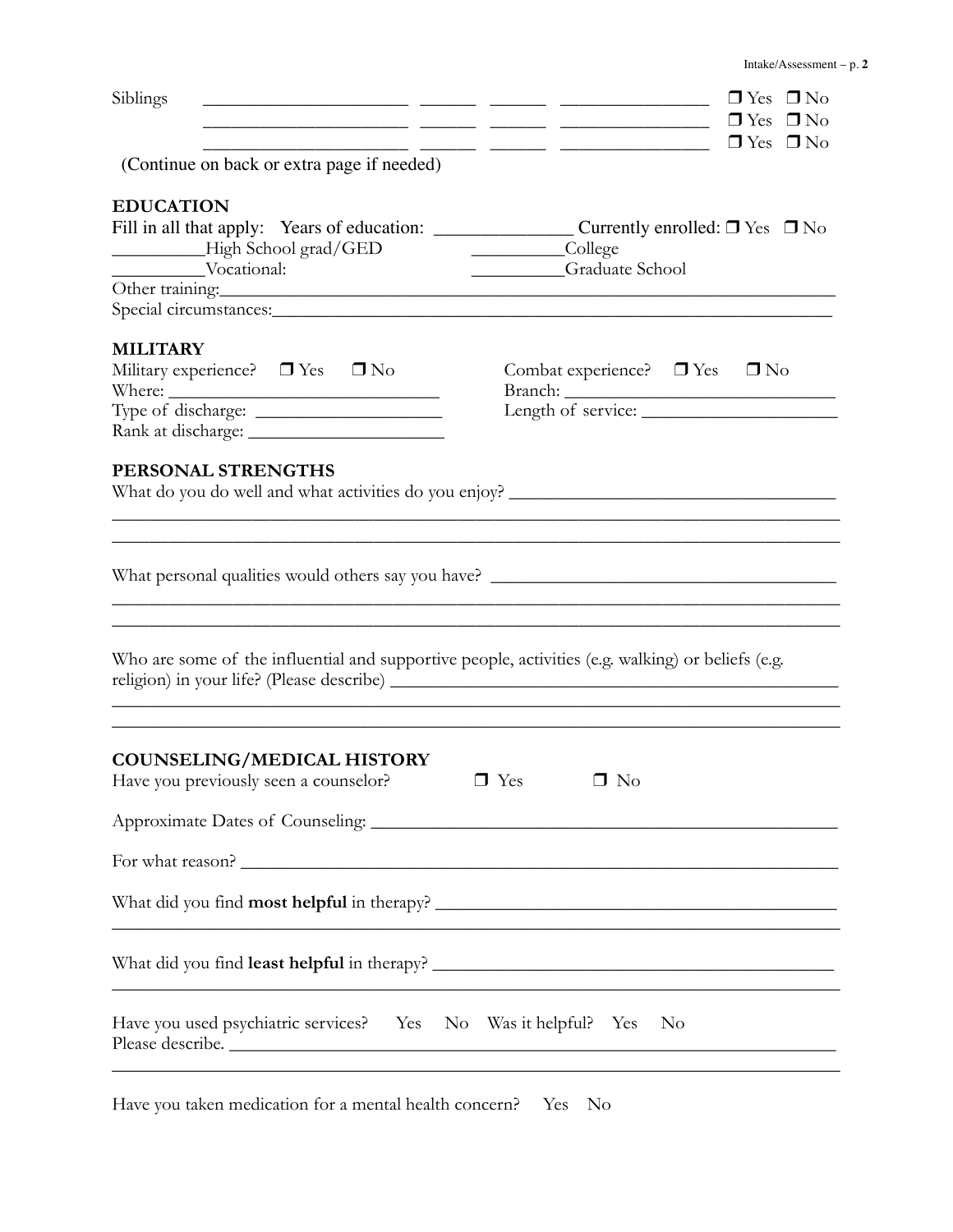| Name of medication | Dates Taken | HelpfulP(Y/N) |
|--------------------|-------------|---------------|
|                    |             |               |
|                    |             |               |
|                    |             |               |

 $\mathcal{L}_\text{max}$  and the set of the set of the set of the set of the set of the set of the set of the set of the set of the set of the set of the set of the set of the set of the set of the set of the set of the set of the s

 $\mathcal{L}_\mathcal{L} = \mathcal{L}_\mathcal{L} = \mathcal{L}_\mathcal{L} = \mathcal{L}_\mathcal{L} = \mathcal{L}_\mathcal{L} = \mathcal{L}_\mathcal{L} = \mathcal{L}_\mathcal{L} = \mathcal{L}_\mathcal{L} = \mathcal{L}_\mathcal{L} = \mathcal{L}_\mathcal{L} = \mathcal{L}_\mathcal{L} = \mathcal{L}_\mathcal{L} = \mathcal{L}_\mathcal{L} = \mathcal{L}_\mathcal{L} = \mathcal{L}_\mathcal{L} = \mathcal{L}_\mathcal{L} = \mathcal{L}_\mathcal{L}$ 

 $\mathcal{L}_\mathcal{L} = \{ \mathcal{L}_\mathcal{L} = \{ \mathcal{L}_\mathcal{L} = \{ \mathcal{L}_\mathcal{L} = \{ \mathcal{L}_\mathcal{L} = \{ \mathcal{L}_\mathcal{L} = \{ \mathcal{L}_\mathcal{L} = \{ \mathcal{L}_\mathcal{L} = \{ \mathcal{L}_\mathcal{L} = \{ \mathcal{L}_\mathcal{L} = \{ \mathcal{L}_\mathcal{L} = \{ \mathcal{L}_\mathcal{L} = \{ \mathcal{L}_\mathcal{L} = \{ \mathcal{L}_\mathcal{L} = \{ \mathcal{L}_\mathcal{$ 

Do you have other medical concerns or previous hospitalizations? Please describe. \_\_\_\_\_\_\_\_\_\_\_\_\_\_\_\_\_

#### **LEGAL ISSUES**

Please list any legal issues that are affecting you or your family at present, or have had a significant effect upon you in the past.

\_\_\_\_\_\_\_\_\_\_\_\_\_\_\_\_\_\_\_\_\_\_\_\_\_\_\_\_\_\_\_\_\_\_\_\_\_\_\_\_\_\_\_\_\_\_\_\_\_\_\_\_\_\_\_\_\_\_\_\_\_\_\_\_\_\_\_\_\_\_\_\_\_\_\_\_\_\_

\_\_\_\_\_\_\_\_\_\_\_\_\_\_\_\_\_\_\_\_\_\_\_\_\_\_\_\_\_\_\_\_\_\_\_\_\_\_\_\_\_\_\_\_\_\_\_\_\_\_\_\_\_\_\_\_\_\_\_\_\_\_\_\_\_\_\_\_\_\_\_\_\_\_\_\_\_\_

\_\_\_\_\_\_\_\_\_\_\_\_\_\_\_\_\_\_\_\_\_\_\_\_\_\_\_\_\_\_\_\_\_\_\_\_\_\_\_\_\_\_\_\_\_\_\_\_\_\_\_\_\_\_\_\_\_\_\_\_\_\_\_\_\_\_\_\_\_\_\_\_\_\_\_\_\_\_

\_\_\_\_\_\_\_\_\_\_\_\_\_\_\_\_\_\_\_\_\_\_\_\_\_\_\_\_\_\_\_\_\_\_\_\_\_\_\_\_\_\_\_\_\_\_\_\_\_\_\_\_\_\_\_\_\_\_\_\_\_\_\_\_\_\_\_\_\_\_\_\_\_\_\_\_\_\_

\_\_\_\_\_\_\_\_\_\_\_\_\_\_\_\_\_\_\_\_\_\_\_\_\_\_\_\_\_\_\_\_\_\_\_\_\_\_\_\_\_\_\_\_\_\_\_\_\_\_\_\_\_\_\_\_\_\_\_\_\_\_\_\_\_\_\_\_\_\_\_\_\_\_\_\_\_\_

#### **CURRENT REASON FOR SEEKING COUNSELING**

Briefly describe the problem for which you/your adolescent desire to have counseling?

What would you like to see happen as a result of counseling? \_\_\_\_\_\_\_\_\_\_\_\_\_\_\_\_\_\_\_\_\_\_\_\_\_\_\_\_\_\_

What is most concerning right now? \_\_\_\_\_\_\_\_\_\_\_\_\_\_\_\_\_\_\_\_\_\_\_\_\_\_\_\_\_\_\_\_\_\_\_\_\_\_\_\_\_\_\_\_\_\_\_\_\_

#### **CURRENT FAMILY AND SIGNIFICANT RELATIONSHIPS**

Strengths/supports (relationships, support groups, etc.)

#### Stressors/problems

Recent changes

Changes desired

#### **FAMILY CONCERNS**

Please check any family concerns that you are having

- ❒ Fighting
- ❒ Feeling Distant
- $\n **Loss of fun**\n$
- ❒ Lack of honesty
- ❒ Physical fights
- ❒ Education problems
- ❒ Money

❒ Disagreeing about Relatives

<u> 1989 - Johann Stoff, deutscher Stoff, der Stoff, der Stoff, der Stoff, der Stoff, der Stoff, der Stoff, der S</u>

- ❒ Disagreeing about Friends
- ❒ Alcohol Use
- ❒ Drug Use
- ❒ Infidelity
- ❒ Other
- $\Box$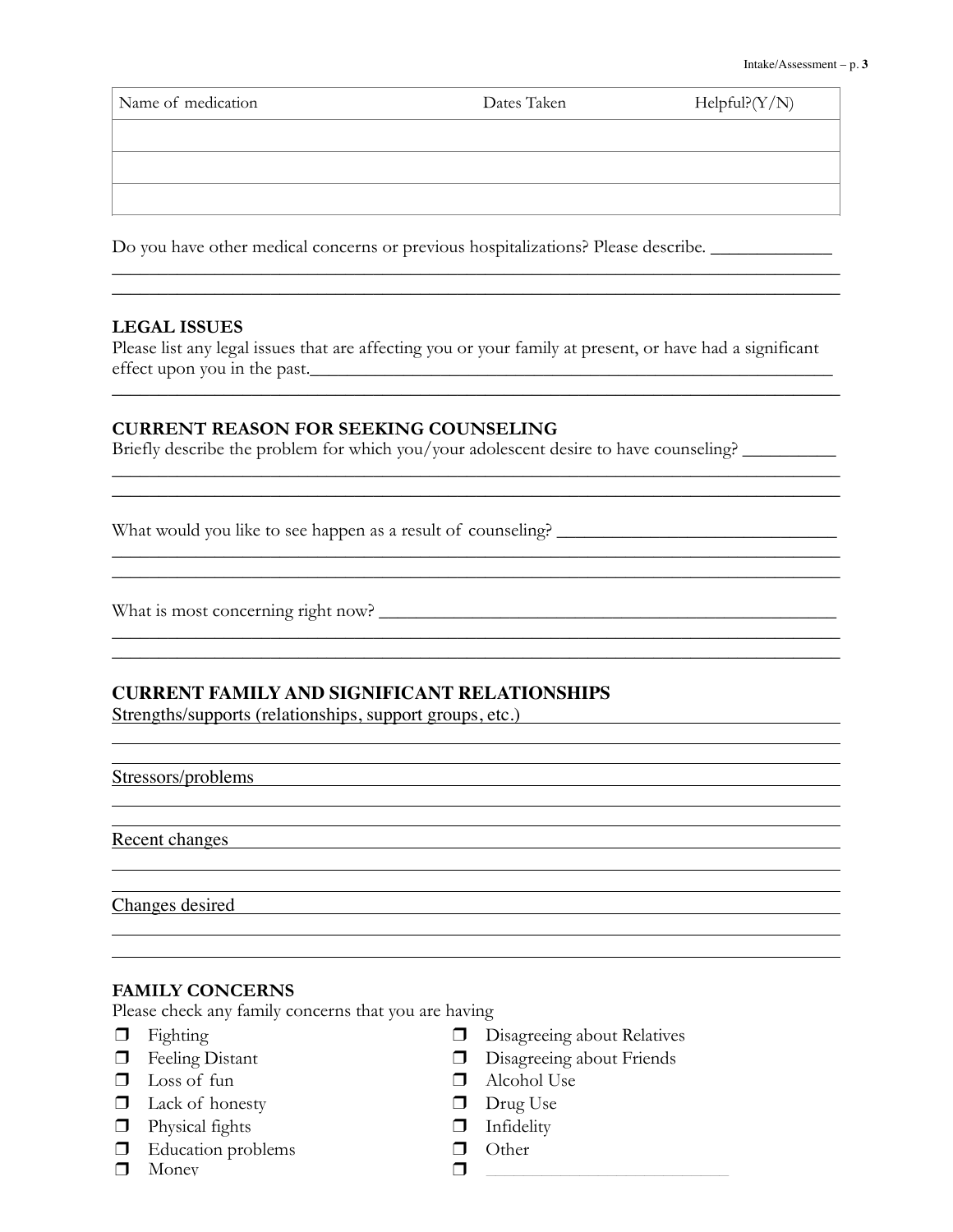#### **SUBSTANCE USE**

Please check substances you use on a weekly/monthly (circle) basis:

| Alcohol   | x per week / month            | Meth    | $\frac{1}{2}$ x per week / month |
|-----------|-------------------------------|---------|----------------------------------|
| Marijuana | $x$ per week / month          | Ecstasy | x per week / month               |
| Cocaine   | $\mathbf{x}$ per week / month | Other   | $\mathbf{x}$ per week / month    |
| Heroine   | x per week / month            |         |                                  |

Check all that apply:

\_\_\_\_\_\_ I believe that my substance use may be a problem.

\_\_\_\_\_\_ I believe that my partner's substance use may be a problem.

#### **INDIVIDUAL CONCERNS**

Please check any personal concerns that you are having:

| $\Box$ Sadness $\Box$                        | $\Box$ Grief/loss $\_\_$                                                         |
|----------------------------------------------|----------------------------------------------------------------------------------|
|                                              | U Work issues                                                                    |
|                                              |                                                                                  |
|                                              | □ Loss of pleasure ____________________ □ Alcohol Use __________________________ |
| $\Box$ Sleep problems $\_\_\_\_\_\_\_\_\_\_$ | Another's Alcohol Use                                                            |
|                                              |                                                                                  |
|                                              | Another's Drug Use                                                               |
|                                              |                                                                                  |
|                                              |                                                                                  |
|                                              | $\Box$ Anger/Rage                                                                |
| □ Nightmares                                 |                                                                                  |
|                                              | $\Box$ Abuse (adult) $\_\_$                                                      |
|                                              |                                                                                  |
|                                              |                                                                                  |
|                                              |                                                                                  |
|                                              | $\Box$ Loneliness $\Box$                                                         |
|                                              |                                                                                  |

#### Comments:

Is there anything else you would like to share:

**I understand that by signing below, I am stating the above information is true.**

 $\_$  , and the contract of the contract of the contract of the contract of the contract of the contract of the contract of the contract of the contract of the contract of the contract of the contract of the contract of the

and the control of the control of the control of the control of the control of the control of the control of the

 $\_$  , and the contract of the contract of the contract of the contract of the contract of the contract of the contract of the contract of the contract of the contract of the contract of the contract of the contract of the

\_\_\_\_\_\_\_\_\_\_\_\_\_\_\_\_\_\_\_\_\_\_\_\_\_\_\_\_\_\_\_\_\_\_\_\_\_\_\_\_\_\_\_\_\_\_\_\_\_\_\_\_\_\_\_\_\_\_\_\_\_\_\_\_\_\_\_\_\_\_\_\_\_\_\_\_\_\_

Client Signature Date

Parent (or guardian) Signature Date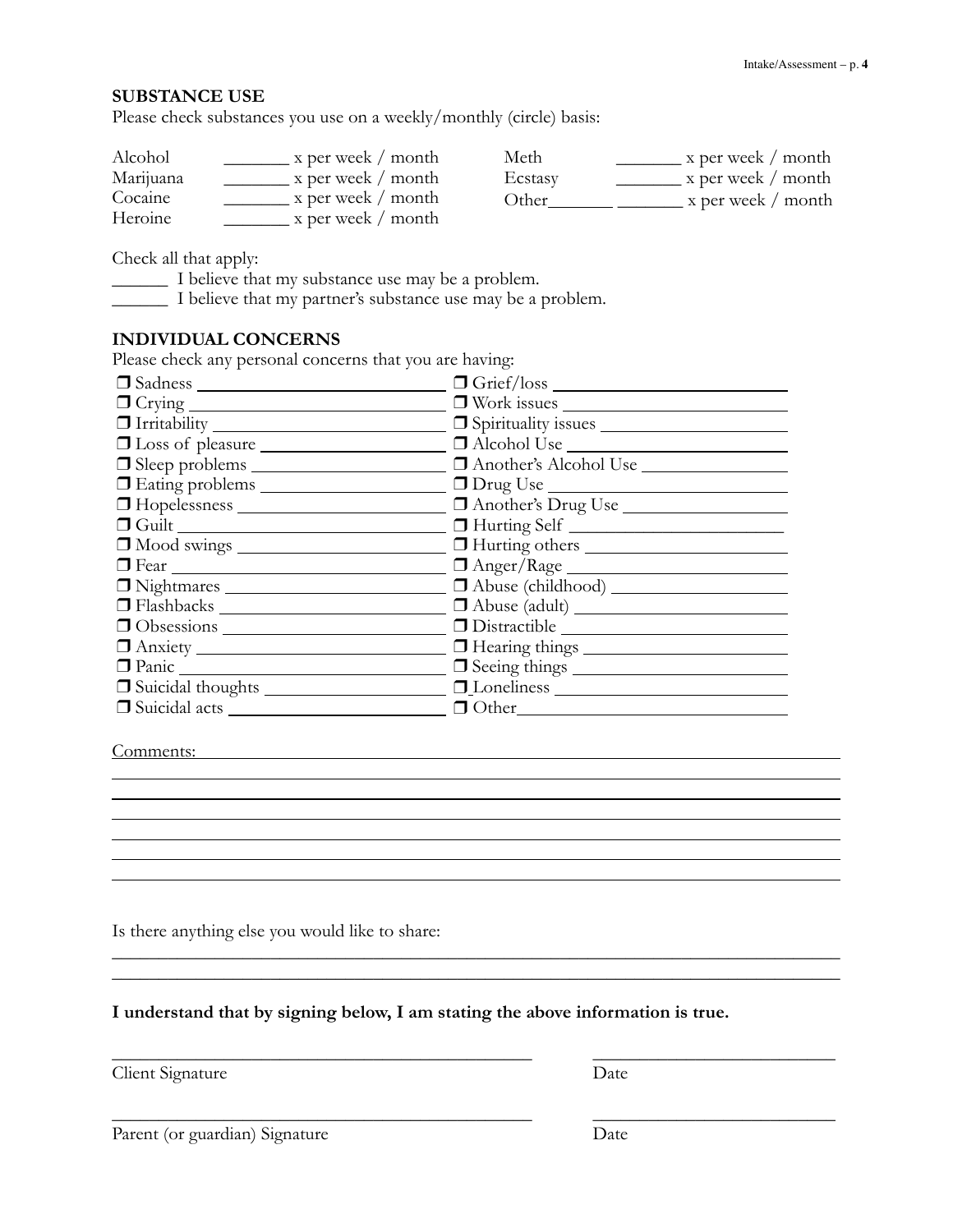## **CONFIDENTIALITY STATEMENT**

#### **Susan Lessley, MA, LMFT** Licensed Marriage and Family Therapist

Under the rules governing Marriage and Family Therapists in the state of Minnesota, a therapist, and employees and professional associates of the therapist, must not disclose any private information that the therapist, employee, or associate may have acquired in rendering services except as follows.

- When the Board of Marriage and Family Therapy is reviewing a therapist. The Board shall be allowed access to records of a client treated by a therapist under review if the client signs a written consent permitting access. If no consent form has been signed, the hospital, clinic, or licensee shall first delete data in the record that identifies the client before providing it to the board.
- When disclosure is required by state law like prenatal exposure to drugs and alcohol, reports of child abuse and neglect and vulnerable adults abuse and neglect.
- When failure to disclose the information presents a clear and present danger to the health or safety of an individual.
- When the person, employee, or associate is a defendant in a civil, criminal, or disciplinary action arising from the therapy.
- When the patient is a defendant in a criminal proceeding and the use of the privilege would violate the defendant's right to a compulsory process or the right to present testimony and witnesses in that person's behalf.
- When a patient agrees to a waiver of the privilege accorded by this section, and in circumstances where more than one person in a family is receiving therapy, each such family member agrees to the waiver. Absent a waiver from each family member, a marital and family therapist cannot disclose information received by a family member.
- Communication via cellular telephone or electronic mail is not guaranteed to be confidential. I understand this and discuss my personal information at my own risk.

All other private information must be disclosed only with the informed consent of the client.

My signature below means I have reviewed and understand the points above, as well as received a copy of this form.

| Client Signature | Date |
|------------------|------|
| Client Signature | Date |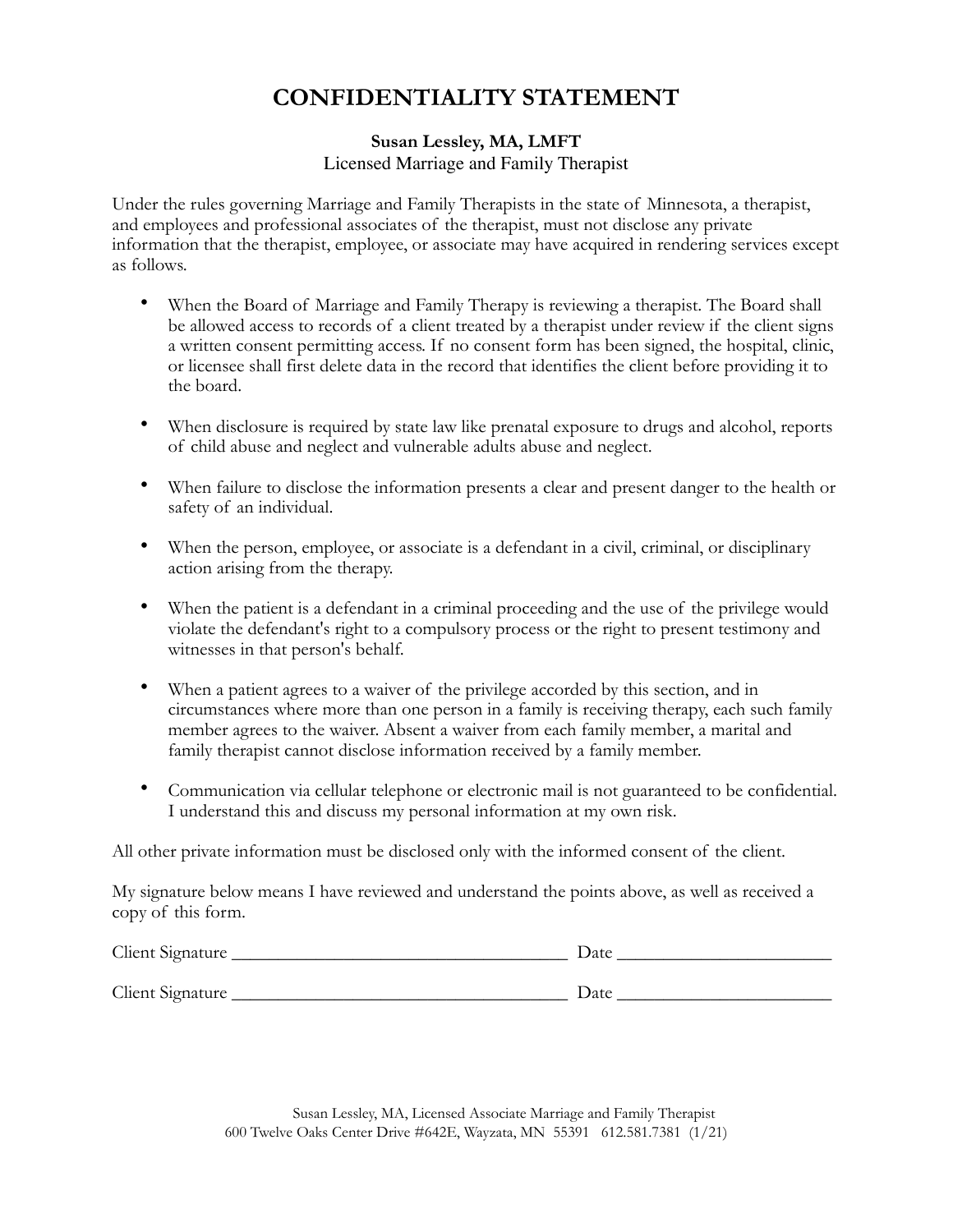## **MINNESOTA MENTAL HEALTH BILL OF RIGHTS**

Susan Lessley, MA Licensed Marriage and Family Therapist 600 Twelve Oaks Center Drive, Suite 642G Wayzata, MN 55391 612.581.7381

**Practitioner**: Susan Lessley, M.A., LMFT

#### **THE STATE OF MINNESOTA HAS NOT ADOPTED UNIFORM EDUCATIONAL AND TRAINING STANDARDS FOR ALL MENTAL HEALTH PRACTITIONERS. THIS STATEMENT OF CREDENTIALS IS FOR INFORMATION PURPOSES ONLY.**

The Mental Health Bill of Rights provides that:

- You have the right to file a complaint in writing or through a phone call with the practitioner's supervisor. The supervisor is Steven McManus, LMFT, 763-442-4434, 7575 Golden Valley Road, Suite 305, Golden Valley, MN 55427.
- You may file a complaint with the Office of Mental Health Practice, 2829 University Avenue SE, Suite 340, Minneapolis, MN 55414-3239. Their phone numbers are (612) 617-2105; TTY: (800) 627-3529; and fax: (612) 617-2103.
- You, the client, are billed directly for services, or your insurance coverage may be billed with your permission.
- You have a right to reasonable notice of changes in services or charges.
- You have the right to receive a summary, in plain language, of the theoretical approach used by the practitioner in working with clients.
- You have the right to complete and current information concerning our assessment and recommended course of treatment, including the expected duration of treatment.
- You have the right to expect courteous treatment and to be free from verbal, physical, or sexual abuse by the Practitioner working with you;
- Your records and transactions with the Practitioner are confidential, unless release of these records is authorized in writing by the client, or otherwise provided by law.
- You have the right to be allowed access to records and written information from records in accordance with Minnesota statutes.
- You should know that other services may be available in the community. To find out about such services, you may call First Call for Help at 651-291-0211.
- You have the right to choose freely among available practitioners, and to change practitioners after services have begun, within the limits of health insurance, medical assistance, or other health programs.
- You have a right to coordinated transfer when there is a change in the provider of services.
- You may refuse services or treatment, unless otherwise provided by law.
- You may assert these and other rights without retaliation.

Client Signature \_\_\_\_\_\_\_\_\_\_\_\_\_\_\_\_\_\_\_\_\_\_\_\_\_\_\_\_\_\_\_\_\_\_\_\_ Date \_\_\_\_\_\_\_\_\_\_\_\_\_\_\_\_\_\_\_\_\_\_\_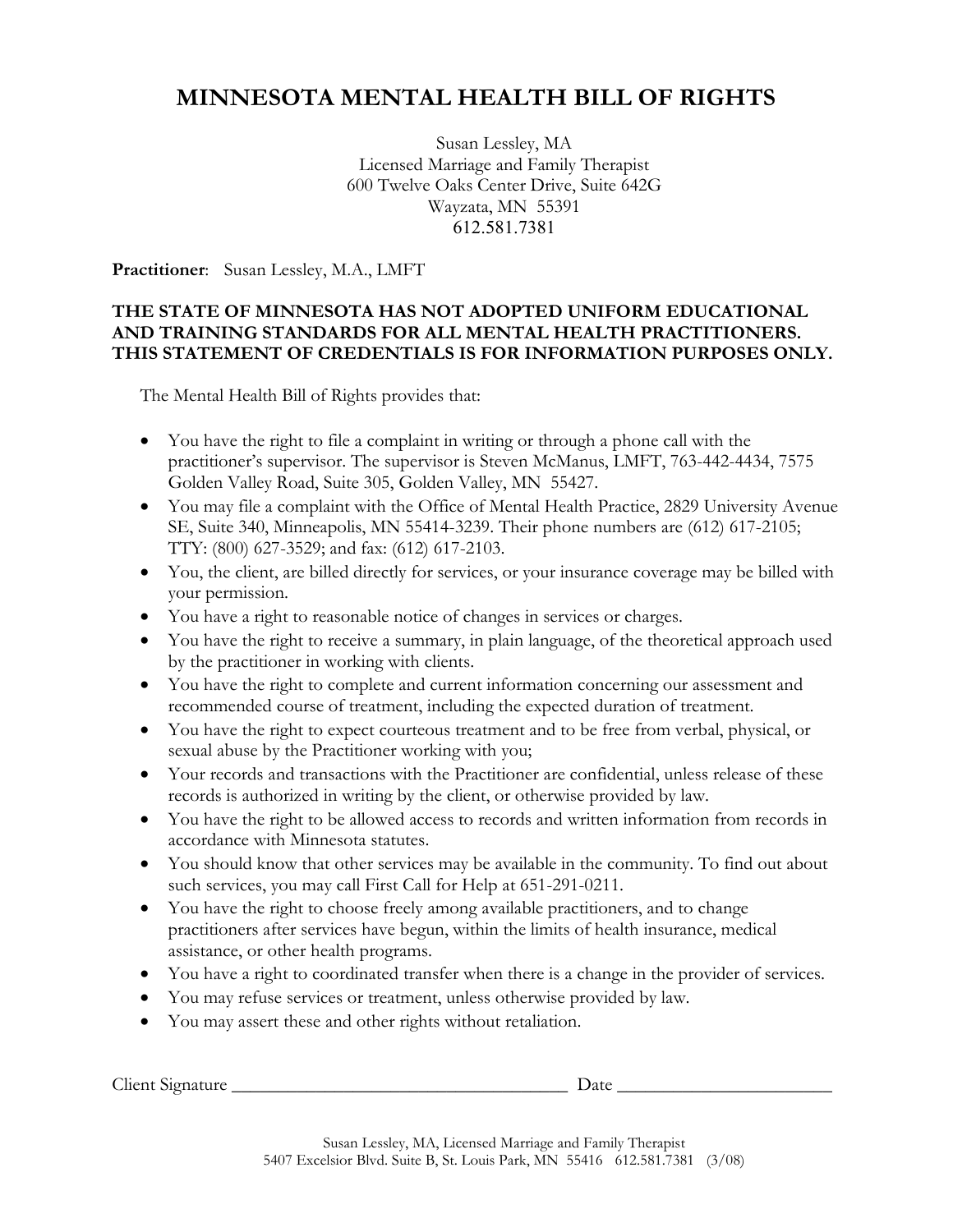# **COUNSELING FEES**

|                          | <b>Cash, Check, or Credit Card</b> |
|--------------------------|------------------------------------|
| <b>50 Minute Session</b> | \$150.00                           |
| <b>30 Minute Session</b> | \$75.00                            |

Fees are effective January 1, 2022 and are adjusted periodically. The above fees apply to new clients or clients returning after a four month (or more) absence.

By signing below you are agreeing to the above fee schedule and understand payment (cash, check, or credit card) is due in full at the beginning of each counseling session.

Comments or notes about fees or fee arrangements:<br>
<u>Comments or notes about fees or fee arrangements:</u>

| Date: ________________________ |
|--------------------------------|
| Date: ________________________ |
|                                |
| Date: _____________________    |

Susan Lessley, MA, Licensed Associate Marriage and Family Therapist 600 Twelve Oaks Center Drive #642E, Wayzata, MN 55391 612.581.7381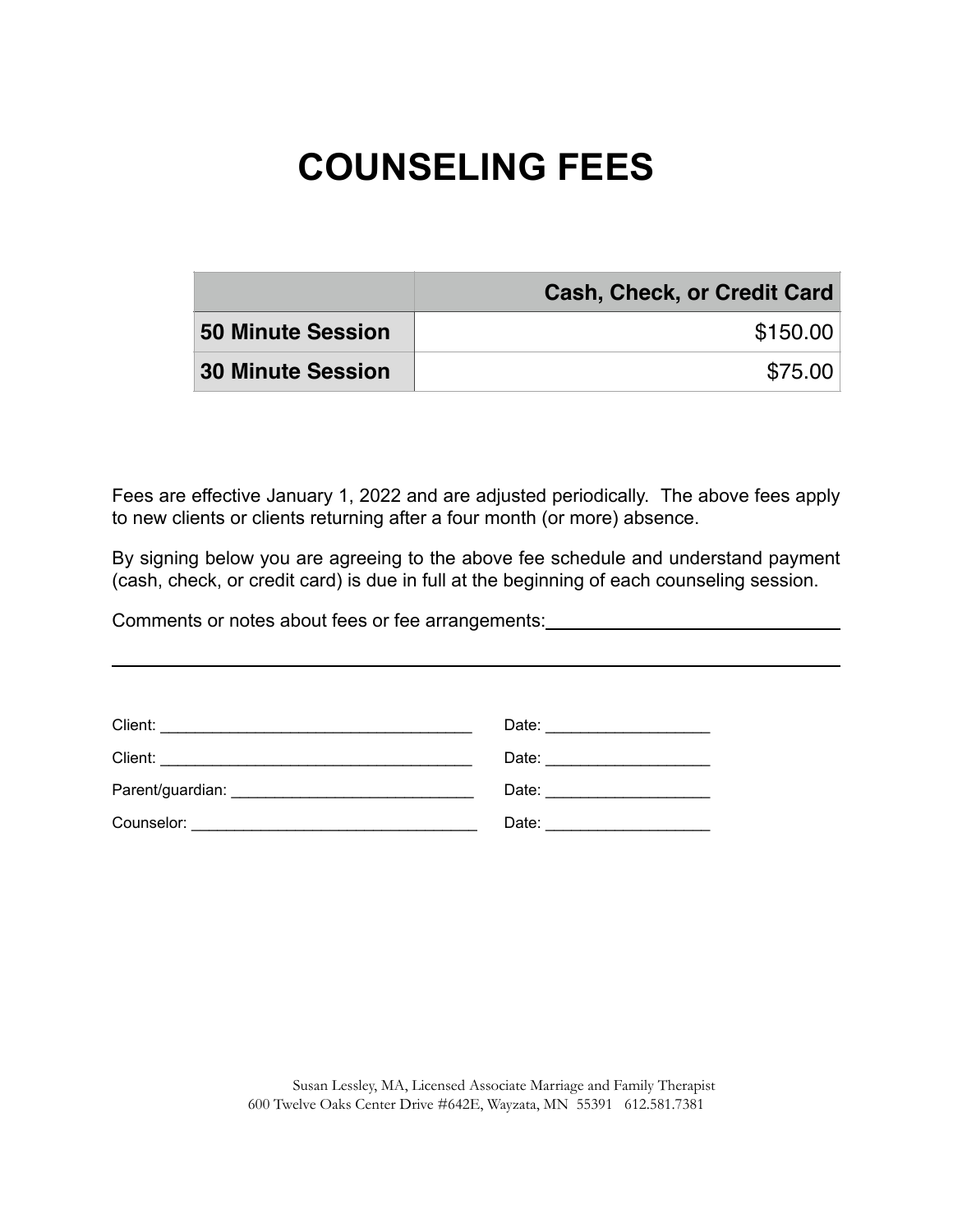## AGREEMENT FOR THERAPY SERVICES

Susan Lessley Counseling 600 Twelve Oaks Center Drive, Suite 642E Wayzata, MN 55391 612.581.7381

Welcome to the therapeutic practice of **Susan Lessley, MA, LMFT**. This document contains important information about my professional services and business policies. It also contains information about my policies and practices to protect the privacy of your health information. Please read this document carefully and let me know if you have any questions or concerns. By signing this document, you will be stating that you were provided with this information and it will represent a binding agreement between us.

*Psychotherapy Services*: Psychotherapy varies depending on the therapist, the client and the client's particular situation and goals. There are many different methods which may be used to deal with a particular situation, goals, and objectives. For the best outcome, each client must choose to invest energy in the process and work actively on relevant topics both during and between sessions.

Psychotherapy can have benefits and risks. The risks may include experiencing uncomfortable feelings like sadness, guilt, anger, anxiety or frustration when discussing aspects of life. Psychotherapy has been shown to have benefits that can include better relationships, solutions to specific problems, increased life satisfaction, improved physical health, and significant reductions in feelings of distress. However, there are no guarantees as to what each client will experience.

*What to Expect:* The first few sessions will involve an evaluation of your situation including needs, goals, and objectives to work toward. Psychotherapy can involve a significant investment of time, energy, and money. It is important to select a therapist with whom you are comfortable working. If at any time you have questions about therapy, please discuss them with me as they arise. If you decide to discontinue therapy, I will provide referrals to other therapists or other appropriate resources if requested.

**Sessions**: I schedule 50-minute sessions. If you would like longer sessions, the price will be pro-rated according to the length of appointment we agree upon. If you arrive late for an appointment, the remaining time of our scheduled session is available to you if you have called to state you will be late. If you have not called, I may not be available after 15 minutes from the scheduled start time. At times, it may be appropriate to meet more or less than once per week if that is consistent with the agreed upon treatment plan.

If you need to cancel a scheduled therapy session, you must do so at least 24-hours in advance. If you do not cancel a scheduled appointment with at least 24-hours notice, or if you fail to attend a scheduled session, you agree to pay the full fee for that session, unless it is agreed upon that the absence was due to uncontrollable circumstances.

*Professional Fees*: Fees are listed on the Counseling Fees document. Package rates are available which can be found on my website [\(www.SusanLessleyCounseling.com\)](http://www.SusanLessleyCounseling.com). In addition to regular sessions, it is policy to charge the therapy rate on a pro-rated basis for other professional services required. Other services include report writing, telephone conversations lasting longer than 15 minutes, attendance at meetings or consultations with other professionals which have been authorized, preparation of records or treatment summaries, and time spent performing any other professional service. Often, it is not helpful to participate in a legal process concerning any therapy that may have been given. Therefore, I will decline if asked to participate in any legal or court hearings. If it becomes necessary to participate, the rate for my preparation and participation in a court hearing or other legal proceeding will be \$350 per hour. You will also be charged this rate for travel time, waiting time and agree to pay any additional necessary fees (for example, parking fees). Prepayment of expected fees will be required one week (7 days) in advance of legal proceedings. You understand you will be billed for any remaining amount.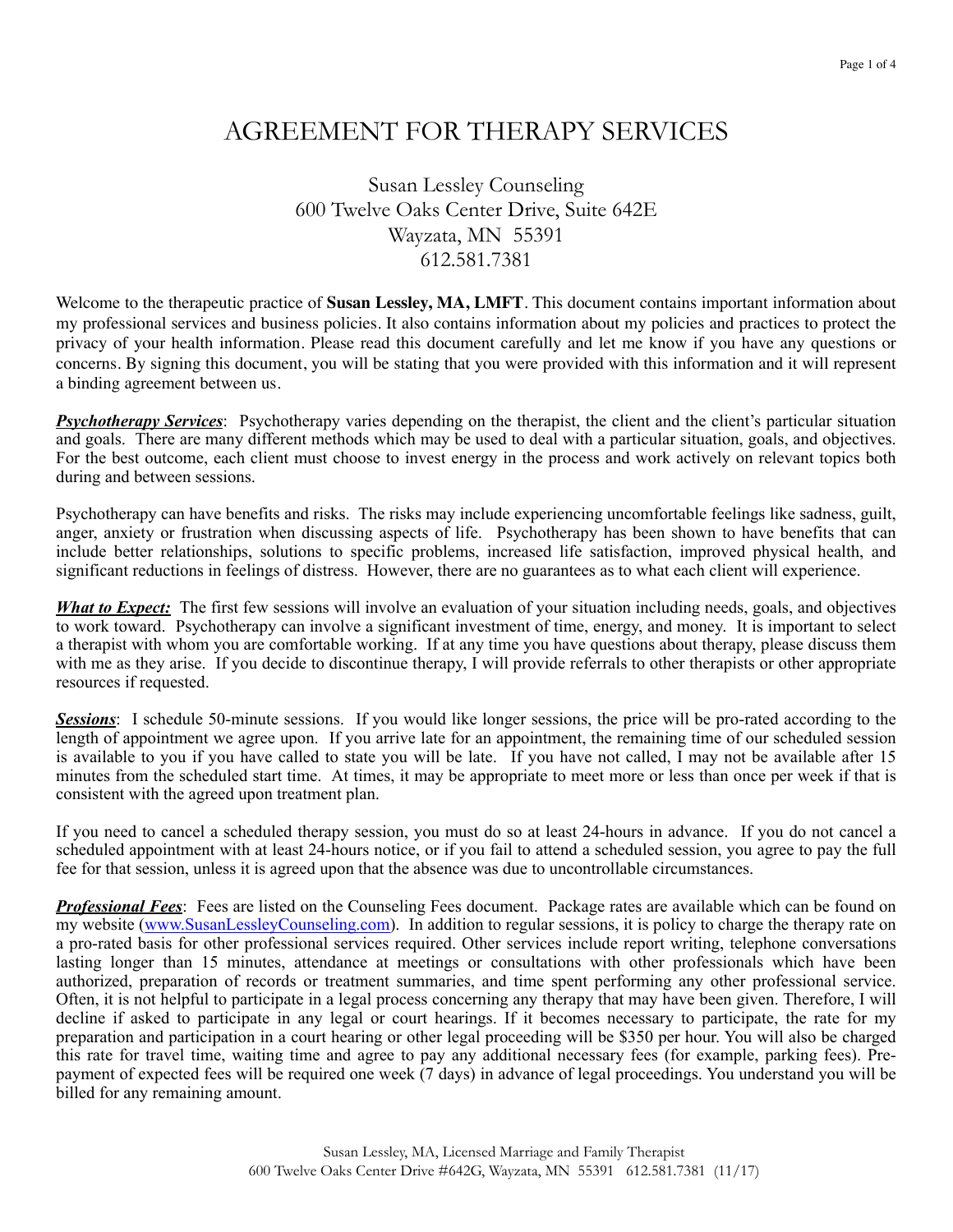*Billing and Payments*: You will be expected to pay the full agreed upon fee at the time of each session unless other arrangements have been made. Payments may be made by check, cash, or credit card via PayPal, Square, or IvyPay. Payment schedules for other professional services will be agreed upon when/if they are requested. If a payment by check does not clear due to insufficient funds or any other reason, you will be expected to reimburse Susan Lessley Counseling in full for any related bank fees.

*Insurance Reimbursement:*To provide you with the most personal and confidential therapy services, I do not submit billing to insurance organizations. Your insurance provider may pay for out-of-network therapy services, depending on your plan. Alternatively, you may use your FSA or HSA to cover services. Please check your coverage carefully.

*Contacting Me*: Because I do not take calls during sessions, I may not be immediately available by telephone. A **confidential voicemail may be left at 612-581-7381**. Every effort will be made to return calls within 24 hours, more promptly if possible.

If you are in an emergency situation, you may either call your therapist and follow the instructions for emergencies, or immediately call the **Crisis Connection at (612) 379-6363**, the **St. Paul Ramsey Crisis Intervention Center at (651) 221-8922**, your local emergency services at 911, or call or go to the nearest hospital emergency room, telling them of your emergency. You understand that you are NOT to wait for me to return your call in an emergency situation.

*Social Media Policy:* I do not interact or accept "friend" requests via social media sites (Facebook, LinkedIn, etc) because it has the potential to compromise privacy and complicate our therapeutic relationship.

*Emails, cell phones, computers and faxes:* Computer, email, text, and cell phone communications can be relatively easy to access by unauthorized people and hence, can compromise the privacy and confidentiality of such communication. Emails, in particular, are vulnerable to such unauthorized access due to the fact that servers have unlimited and direct access to all emails that go through them. Additionally, emails are not encrypted, and faxes can be sent erroneously to the wrong address. Our computers are equipped with a firewall, a virus protection and a password, and we also back up all confidential information from computers on to CDs on a regular basis. The CDs are stored securely. If you communicate confidential or highly private information via email, text, or cell phone, I will assume you have made an informed decision and will view it as your agreement to take the risk that such communication may be intercepted, and will honor your desire to communicate on such matters via electronic means. You agree that electronic communications are part of your medical record. You agree to not use electronic communication for emergencies. Due to computer or network problems, electronic communications may not be deliverable or in a timely manner.

*Professional Records*: The laws and standards of the therapy profession require that treatment records are retained and kept for a period of 7 years after the last point of contact.. You are entitled to examine and/or receive a copy of your record if requested in writing, unless it is believed that seeing them information would be emotionally damaging, in which case they will be sent to a mental health professional of your choice. Because these are professional records, they can be misinterpreted and/or upsetting to people who are not mental health professionals. Susan Lessley Counseling reserves the right to charge \$.75 per page for the cost of copying and \$25.00 for administration costs.

*Confidentiality*: In general, the law protects the privacy of all communication between a client and a mental health provider. I may only release information about your treatment to others if you sign a written authorization form. You may revoke any such authorizations at any time, which must be in writing. However, in the following situations, your authorization is not required to release your personal information:

- Therapist's duty to warn another in the case of potential suicide, homicide or threat of imminent, serious harm to another individual.
- Therapist's duty to report suspicion of abuse or neglect of children or vulnerable adults.
- Therapist's duty to report prenatal exposure to cocaine, heroin, phencyclidine, methamphetamine, amphetamine or their derivatives, THC, and excesses and habitual use of alcohol.
- Therapist's duty to report the misconduct of mental health or health care professionals.
- Therapist's duty to provide a spouse or parent of a deceased client access to their child or spouse's records.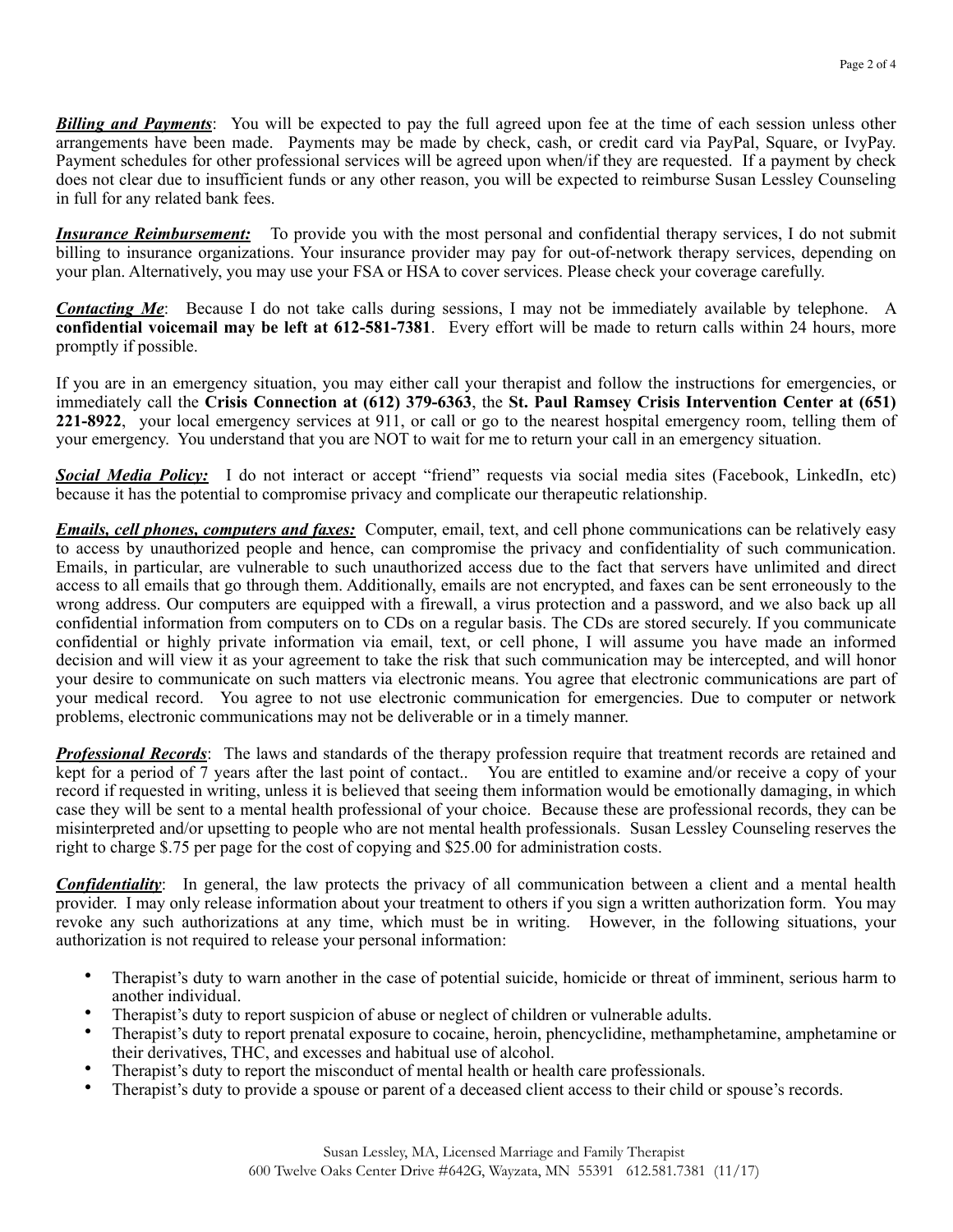- Therapist's duty to provide parents of minor children access to their child's records. Minor clients can request, in writing, that particular information not be disclosed to parents. Such a request should be discussed with the therapist.
- Therapist's duty to release records if subpoenaed by the courts.
- Therapist's obligations to contracts (e.g. to employer of client, to an insurance carrier or health plan.)

If an emergency happens to my therapist causing my therapist to be unable to provide services, my protected health information may be shared with a colleague, Lynn Harris Luetgers, MA, LMFT, for both clinical and administrative purposes, such as billing, scheduling, and quality assurance. She is bound by the same rules of confidentiality as your therapist. By signing this document, I am agreeing with the release of my health information to Ms. Harris Luetgers if the need arises.

While I am not an attorney, please discuss any questions or concerns you have about confidentiality with me at any time. If you have specific legal questions about the laws regarding confidentiality, the exceptions, and how it may relate to your situation, please seek formal legal advice from an attorney.

*Other Client Rights*: You agree that you understand the following:

- I have the right to request and receive confidential communication of my protected health information by alternate means or at alternative locations. For example, clients may request the therapist send any correspondences to an address other than the clients' home address if not wanting family members to know about therapy.
- I have the right to request that the therapist change information in my record. I understand I am required to make such requests in writing along with reasons for the requested changes. The client's request will be noted.
- I understand I generally have the right to receive an accounting of any disclosures the therapist has made of protected health information, which did not require client authorization.
- I understand my therapist may use or disclose my health information for treatment purposes including presentation of my case in consultation with other professionals or consultants who are bound by the legal framework of privacy and confidentiality for professional development and guidance purposes. This case consultation may include case consultation with other therapists at Susan Lessley Counseling or with therapists and supervisors outside of Susan Lessley Counseling. In most cases, outside consultation will be undertaken without the use of any identifying information.
- I understand my therapist may use or disclose my health information for the purposes of payment and health care operations including internal administration, participating in periodic file review, and normal business accounting procedures.

*Changes in Services or Fees:* Susan Lessley Counseling reserves the right to change the policies, practices, procedures and fees described in this document. You will be notified within 30 days of any such changes.

*Minors*: If you are under 18 years of age, please be aware that the law may provide your parents with the right to examine your treatment records. It is my policy to request an agreement from your parents that they consent to give up access to your records. If they agree, I will provide them only with general information on how your treatment is proceeding as well as a summary of your treatment when it is complete. However, if I feel that there is a high risk that you will seriously harm yourself or another, I will notify them of my concern. Before giving your parents any information, I will discuss the matter with you.

*Safety:* I strive to provide a safe environment for all. Please let me know immediately if you have concerns for your safety while at my office. You agree that if you engage in verbal, written or physical behavior that is threatening to a therapist or a therapist's family, or any other person at Susan Lessley Counseling, any therapist at Susan Lessley Counseling may identify you to the police, explain that you are a client at Susan Lessley Counseling, and report the threatening behavior using your personally identifying information. Further, if needed, you agree that any therapist or other at Susan Lessley Counseling may take other legal action to ensure safety for any therapist and any therapist's family or other people at Susan Lessley Counseling using your personally identifying information.